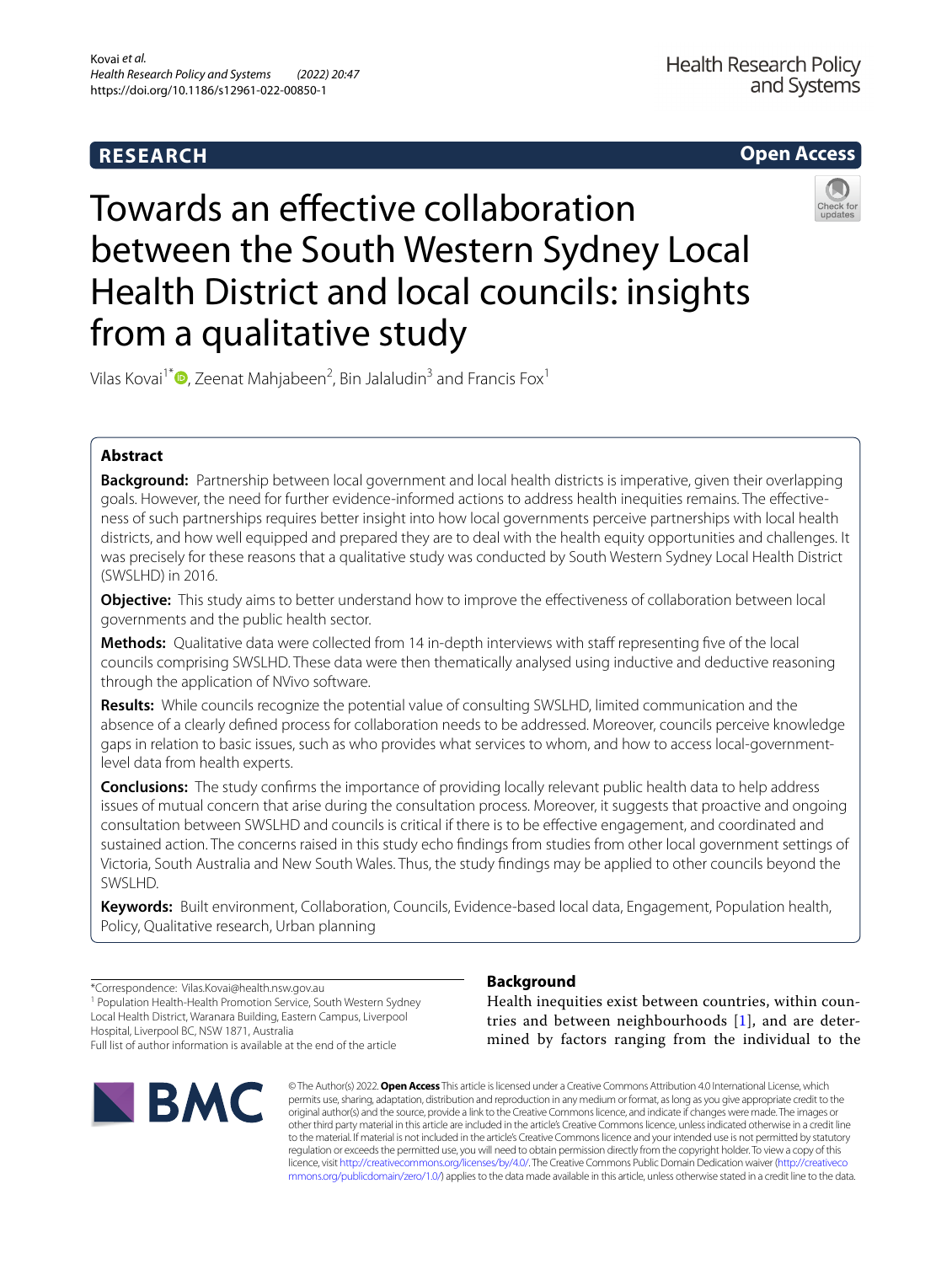social-structural [[1,](#page-8-0) [2\]](#page-8-1). Biological and behavioural factors at an individual level are amenable to healthcare and behavioural or downstream interventions. Health inequities determined by social structural factors, however, can be addressed by structural or upstream interventions, such as changes to the built environment [[3\]](#page-8-2).

Empirical evidence confrms the association between features of the built environment—such as neighbourhood design, access to green spaces, amenities and facilities, healthy food environment, transport, afordable housing—and health and well-being [[3\]](#page-8-2). Neighbourhood features such as enhanced street connectivity, lighting and land-use mix were associated with improved physical activity [[4\]](#page-8-3) and social engagement in the general population  $[3-5]$  $[3-5]$ . Similarly, access to infrastructure facilities for walking, cycling and public transportation are associated with increased mobility and resultant cardiovascular benefts in the general population [[4\]](#page-8-3). Living in neighbourhoods with green spaces is more likely to reduce the risk of mortality from cardiovascular disease [[6\]](#page-8-5). Access to facilities and amenities were associated with increased social participation and improved mental health in older adults [[7](#page-8-6)].

It is important to note that much of the above evidence comes from cross-sectional studies, though a causal relationship between the built environment and health impacts and outcomes is difficult to determine through randomized control trials, as these studies are not feasible in complex community settings [\[3](#page-8-2)–[5,](#page-8-4) [8\]](#page-8-7). A recent systematic review [\[3](#page-8-2)], for example, suggests that further evidence from quasi-experimental studies is required to establish the efectiveness of interventions related to built environment and health outcomes.

Given the need for further evidence-informed action to address health inequities [\[1](#page-8-0)], particularly from robust quasi-experimental studies and prospective controlled studies  $[3, 9]$  $[3, 9]$  $[3, 9]$  $[3, 9]$ , it is imperative to establish a strong collaborative partnership between public health professionals and local government. This partnership is particularly important, as it is local government that plans and implements programmes or services related to neighbourhood design, provision of services enabling access to healthy food, physical activity and smoking cessation, and the reduction of crime related to alcohol and gambling behaviours [\[10](#page-8-9)].

Globally, local government has been recognized for its role in protecting and promoting health [[11–](#page-8-10)[13\]](#page-8-11). WHO [\[14](#page-8-12)] and its commission on social determinants of health [[15\]](#page-8-13) has recognized the importance of local government's role with respect to addressing social determinants of health and health equity, and there is a strong call on local governments worldwide to play a leading part.

In Australia, both federal and state governments have encouraged the role of local governments in addressing the upstream social determinants of health [\[13](#page-8-11)]. For example, in Australia, the Government of Victoria's Municipal Public Health Planning Framework [\[16](#page-8-14)], puts emphasis on the public health needs of local communities and local leadership in promoting health and well-being through built, social, economic and natural environments. In the state of New South Wales (NSW), a Healthy Built Environment Checklist was developed to ensure efective engagement between health and planning professionals and support the development of wellconnected, liveable and sustainable communities [\[17\]](#page-8-15).

While the upstream determinants of health such as built environment and local economic development and housing [[18\]](#page-8-16) could be well planned and delivered by local government authorities [\[19\]](#page-8-17), currently, many local governments in Australia still have a regulatory public health role to look into the food safety, water and air quality in their jurisdictions and contribute to protecting the health of their communities  $[11]$  $[11]$ . These activities of local government are important; however, much more beyond this needs to be in place to address the major upstream social determinants of health associated with noncommunicable diseases and other causes of morbidity and mortality [[11,](#page-8-10) [19](#page-8-17)].

In Australia, local government areas (LGAs) act as a third tier of government, with local councils accountable for the planning, design and implementation of programmes related to the built environment of their communities [[10\]](#page-8-9). Local government impacts the structural social determinants of health through its regulatory powers, community services, local leadership and contribution to the creation of a healthy environment [\[20](#page-9-0)]. In fact, it is the primary responsibility of local health districts to promote, protect and maintain the health of the community. They are also responsible for managing public hospitals and health institutions, and providing health services to defned geographical areas.

Hence, a coordinated and sustained action through partnership between councils and the South Western Sydney Local Health District (SWSLHD) and other sectors is crucial to maximizing the health outcomes for their communities. SWSLHD is one of 15 local health districts in NSW state. These local health districts were established as statutory corporations under the Health Services Act 1997 [[21](#page-9-1)]. Of these, eight local health districts cover the Sydney metropolitan region and seven cover the rural and regional areas.

Currently, there is a dearth of evidence about how the local government staff perceive the need for partnership between the local government and health district, and existing opportunities and challenges to achieving more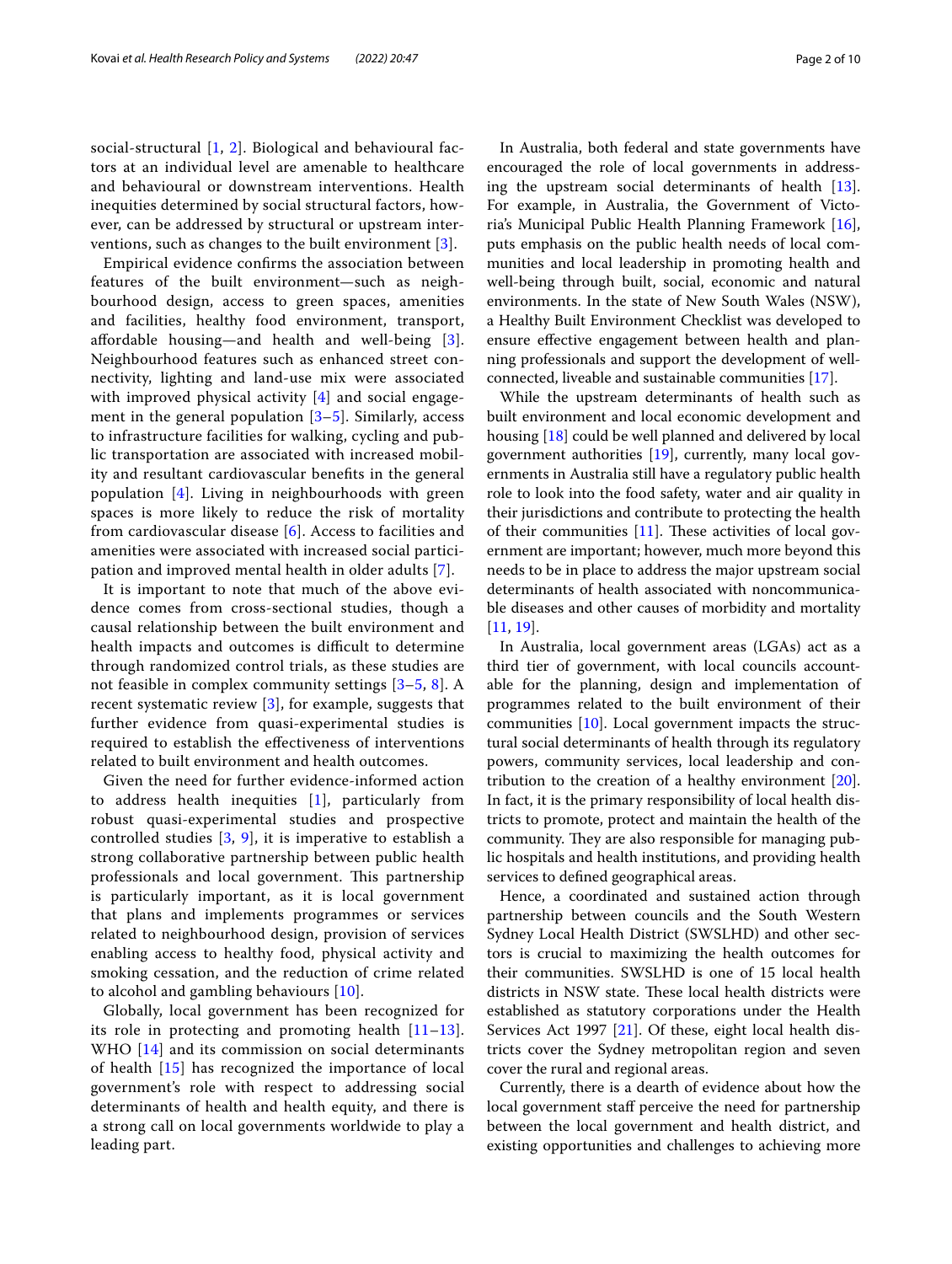health equity gains [[22](#page-9-2), [23\]](#page-9-3). To gain better insight into the extent and efectiveness of partnership between councils and SWSLHD, a qualitative study was conducted in 2016 with staff involved in policy development at local councils. The study aimed to investigate how SWSLHD could be efectively involved in the urban planning process of local councils, and thereby promote a healthier urban environment. In this paper, the terms "local government" and "council" are used interchangeably for local government. Similarly the terms "local health district" and "SWSLHD" are used interchangeably for SWSLHD.

#### **Methods**

This paper consists of an analysis of in-depth interviews with local council staff. The study participants were officers, managers and team leaders from various council departments and were working in areas directly related to policy, local environmental and community development. The participants were selected on the basis of their role in the councils and hence deemed to be suitable to answer the study questions. The purpose of using in-depth interviews in this study was two-fold: frst, to obtain comprehensive information on the topic of interest, and second, to attempt to elicit additional information by asking follow-up questions. This study was approved by the Human Research Ethics Committee of the SWSLHD (HE 16/069 LNR). The consolidated criteria for reporting qualitative research (COREQ) [\[24](#page-9-4)] were used to report the important aspects of the study methodology in this paper.

The study was conducted in five of the seven LGAs in South Western Sydney, a region with a population of approximately 1 million, including the largest population of culturally and linguistically diverse (CALD) communities in NSW, with 36% of residents born overseas and about 49% of families speaking a language other than English at home [[25](#page-9-5)]. Such demographic characteristics and a growing population with chronic and complex healthcare needs, including obesity and chronic disease [[26\]](#page-9-6), make this region an ideal location for our study.

In-depth interviews were conducted with staf from fve of the SWSLHD's seven local councils, namely Camden, Liverpool, Campbelltown, Canterbury-Bankstown and Fairfeld. Wollondilly Shire Council and Wingecarribee Shire Council were excluded from the study for logistical reasons.

An open-ended tool to guide the interview process was developed through a literature review and discussion with the study team (Table  $1$ ). The topic guide for the interview included the following major themes: scope for SWSLHD's involvement in the local councils' built environment planning process and the barriers to and enablers of the efectiveness of that involvement.

General managers of the nominated local councils were approached by a study investigator via phone and an email containing a letter from the Director of Population

<span id="page-2-0"></span>**Table 1** Open-ended guide for in-depth interviews

| <b>Domain</b>                                                                         | Open-ended question                                                                                                                                                                                                                                                                                                                                                                                                                                                                                                                                                                                                                                                                                                                                                                                                                                                                                                                                                                  |  |
|---------------------------------------------------------------------------------------|--------------------------------------------------------------------------------------------------------------------------------------------------------------------------------------------------------------------------------------------------------------------------------------------------------------------------------------------------------------------------------------------------------------------------------------------------------------------------------------------------------------------------------------------------------------------------------------------------------------------------------------------------------------------------------------------------------------------------------------------------------------------------------------------------------------------------------------------------------------------------------------------------------------------------------------------------------------------------------------|--|
| Exploring the opportunities                                                           | What are the formal and informal opportunities for providing input? (Discussion about opportunities outlined in<br>the environmental planning policies and any opportunities which are not outlined in the policies)                                                                                                                                                                                                                                                                                                                                                                                                                                                                                                                                                                                                                                                                                                                                                                 |  |
| Using the opportunities                                                               | In what stages of the planning process is SWSLHD invited to provide input and what other health-related stake-<br>holders are also invited to provide inputs?                                                                                                                                                                                                                                                                                                                                                                                                                                                                                                                                                                                                                                                                                                                                                                                                                        |  |
| Exploration and analysis of the<br>factors of effective use of the oppor-<br>tunities | a. Providing/sharing information<br>When SWSLHD is invited to provide input, what are the other things local councils provide them with the draft<br>plan (like information package)?<br>b. Perception in the local councils<br>How important do the local councils think it is to consult SWSLHD before a plan is made? How the submissions<br>are analysed and decided—what are the factors considered?<br>c. Problems in accepting the inputs<br>What are the problems local councils face in accepting/incorporating SWSLHD's input into plans? How can they<br>be addressed? If there is any, further discussion on the reasons<br>d. Benefits/level of satisfaction<br>What are the benefits the local councils think they are getting if SWSLHD is consulted? (May be increase in<br>knowledge/skill, better relationship, and plan quality)<br>a. Communication<br>How comfortable are local councils to deal/communicate with the SWSLHD? Reasons for the opinion. What are |  |
|                                                                                       | the informal avenues of communication; if there are any, how often and whether that helps?<br>b. Issues of accountability (transparency/access to information/integrity)<br>Whether SWSLHD is provided with feedback after plans are finalized—such as what happens with their input,<br>how much has been adopted or not and why                                                                                                                                                                                                                                                                                                                                                                                                                                                                                                                                                                                                                                                    |  |
| Towards healthier urban plans                                                         | Is the way SWSLHD provides input helpful or useful? If yes, how can be more improved? If no, why not? What<br>are the steps or policy alternatives local councils think should be which can help them in planning for a better<br>health-supportive urban environment                                                                                                                                                                                                                                                                                                                                                                                                                                                                                                                                                                                                                                                                                                                |  |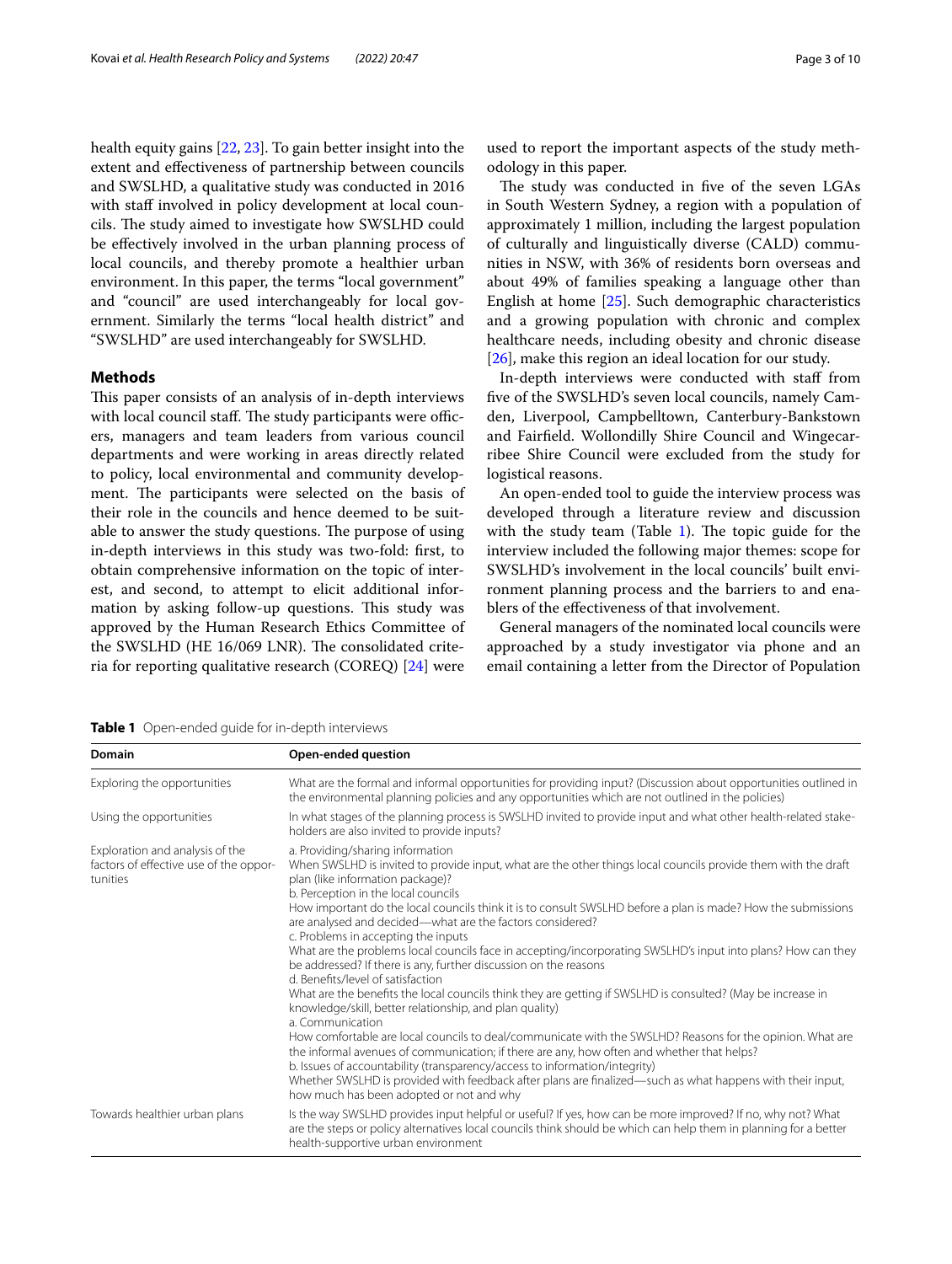Health and a participant information sheet. The letter explained the purpose of the study and requested the participation of local council staf involved in the development of policy planning and programme implementation. This was then followed by a phone call from the principal investigator, seeking the willingness of councils to participate. Five councils responded within 2 weeks, expressing their willingness to participate and listing the contact details of potential interviewees. Study investigators then followed up by contacting each of the recommended staff members by email or phone, seeking an appointment.

Once interviewees had consented and indicated the times of their availability, appointments were made. Before each interview, informed consent was obtained. Investigators with prior experience in conducting qualitative studies conducted 14 face-to-face interviews at the council chambers. The duration of the interviews ranged from 45 to 60 minutes. All interviews were audiotaped and later transcribed verbatim by professional transcribers.

### **Data analysis**

The six steps of thematic analysis proposed by Braun and Clarke  $[27]$  $[27]$  were followed for data analysis. The data were coded using open and axial methods. One of the researchers (VK), in consultation with another researcher (ZM), developed an initial coding scheme using the topics of the interview guide and by familiarizing themselves with the transcripts. This coding framework consisted of themes, subthemes and their definitions. The initial coding framework was tested using a data set. Working independently, both researchers coded the data from three interviews and then evaluated the success of the coding process and fndings. By doing so, they were able to enhance coding consistency and refne the coding framework, which was subsequently used for the data analysis of the 14 interviews. Finally, one researcher (VK) performed the data analysis using both inductive and deductive reasoning using NVivo version 10 software (QSR International, Doncaster, VIC, Australia) [[28\]](#page-9-8). The open codes of data were merged into relevant categories, then into initial themes, and fnally, the initial themes were reduced to a few major themes using the axial coding process.

# **Results**

# **Participants**

The results are based on an analysis of data from in-depth interviews with 14 participants from five of the seven local councils in SWSLHD (Table [2\)](#page-3-0). The participants were all staff (officers, managers and team leaders) from various council departments, including Asset management for Open Space and Property (*n*=1), Community Resources and Development  $(n=1)$ , Strategic Planning  $(n=6)$ , Recreation and Open Space Planner  $(n=1)$ , Spatial Planning  $(n=1)$ , Community Safety and Crime Prevention (*n*=1), Sports and Recreation (*n*=1), Development Planning (*n*=1), and Urban Policy and Planning and group manager  $(n=1)$ .

#### **Themes**

The results are grouped into two major themes, with the details of subthemes presented in Table [3.](#page-4-0) The presentation of the results is organized to describe [\[1](#page-8-0)] benefts and scope of engagement between councils and SWSLHD, and [[2\]](#page-8-1) proposed strategies and perceived enablers for efective engagement between councils and SWSLHD.

# **Theme 1: Benefts and scope of engagement between SWSLHD and councils**

This theme describes participants' insight into the benefts of engagement with SWSLHD and their views on the scope of such an engagement.

<span id="page-3-0"></span>**Table 2** Details of participants from councils

| Name of the councils | <b>Number of interviews</b> | Role of participants in local councils                                                                                                        |
|----------------------|-----------------------------|-----------------------------------------------------------------------------------------------------------------------------------------------|
| Bankstown            | 3                           | Manager of Spatial Planning<br>Community Safety and Crime Prevention Officer Team leader for<br>Urban Policy and Planning open space planning |
| Camden               |                             | Strategic Planner<br>Strategic Planner Team leader of Growth Areas                                                                            |
| Liverpool            |                             | Manager of Strategic Planning Recreation and Open Space Planner                                                                               |
| Campbelltown         | 4                           | Manager of Community Resources and Development<br>Sport and Recreation Coordinator<br>Strategic Planning Unit Development planner             |
| Fairfield            |                             | Manager of city assets Group Manager, Governance and Community                                                                                |
| Total                | 14                          |                                                                                                                                               |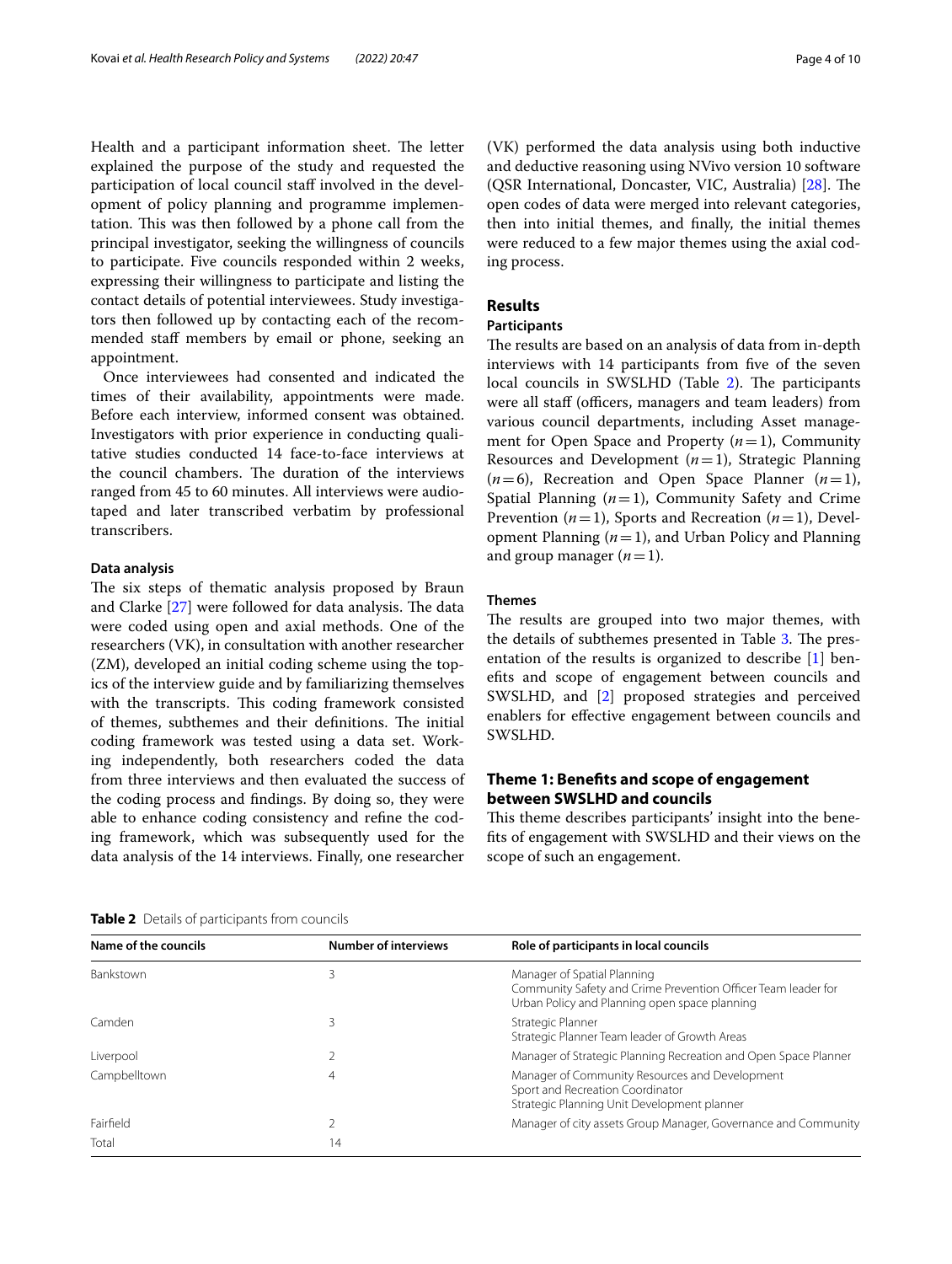<span id="page-4-0"></span>

| <b>Table 3</b> Details of themes and number of references |
|-----------------------------------------------------------|
|-----------------------------------------------------------|

| <b>Themes</b>                                                                                                                                                                                                                                  | No. of<br>references |
|------------------------------------------------------------------------------------------------------------------------------------------------------------------------------------------------------------------------------------------------|----------------------|
| (1) Benefits and scope of engagement between councils and SWSLHD<br>Subtheme 1: Insights into the benefits of engagement<br>Subtheme 2: Scope of engagement of SWSLHD with councils                                                            | 38<br>42             |
| (2) Proposed strategies and perceived enablers for effective engagement between councils and SWSLHD<br>Subtheme 1: Evidence on effectiveness of community-based programmes<br>Subtheme 2: Improve communication between the council and SWSLHD | 38<br>69             |

# **Insight into the benefts of engagement**

This subtheme consists of a total of 35 references. Participants acknowledged that consultation with relevant stakeholders provides a better understanding of an issue they want to deal with and helps to generate diferent perspectives on proposed solutions. In addition, the consultation process helps to identify potential partners for the planning and implementation of proposed activities. Moreover, because of the nature of the partnership itself and the expertise of those involved, the activities are more likely to be evidencebased and with a greater potential to engage the community, thereby increasing the likelihood of enhancing the social and health outcomes.

*[Partnership provides] more of that human perspective…. We [from a council view] are looking at a patch of land rather than looking at an issue like health …[but] councils only exist for people… [and] sometimes that gets forgotten because we do have a very strong engineering focus; we have a very strong focus on plans, on maps and all that kind of thing … So, I think the local health district is important to bring back the people focus.*

## **Scope of SWSLHD's engagement with councils**

This subtheme consists of a total of 42 references relating to the scope of engagement. Participants view the goals of the health sector and those of the council as having signifcant overlap, hence the need for consultation to discuss plans, strategies and activities, in order to achieve better health outcomes for residents.

*… if health had a diferent perspective and they had diferent ideas of what they wanted to do and they were contrary to what we were trying to do, it wouldn't potentially work or may take some time to work out what to do; but currently there is a lot of overlap, like a serious amount of overlap.*

Further, participants agreed that while the main aim of councils is to design appropriate activities to engage community members, their activities also contribute to secondary outcomes such as social and health benefts that promote health.

*Our primary driver is not necessarily the health of the community; it's more the engagement of the community in the activities they want to do. [Partnership with SWSLHD] certainly gives you other health benefts and it certainly gives you social benefts.*

Participants also considered that, as health is integrated into the work that councils do, there is a mutually advantageous opportunity for SWSLHD and councils to engage with each other. An example of this is councils' activities around the built environment, such as designing and developing buildings, city centres, footpaths, gyms in parks, leisure centres, childcare centres. The existence of such facilities tends to encourage communities to become more physically active such as walking, cycling and exercising in a variety of ways. These activities could potentially contribute to community-level health promotion, both in terms of the built environment and as a means of addressing the social determinants of health.

*We don't deliver direct health services but we put gyms in parks; we run gym programmes, leisure centres, childcare centres, and everything we do touches on health both environmentally and in the social determinants or the risk-factor behaviour stuf as well.*

They consider collaboration between urban planners and health promotion service as essential, because:

*The urban design issue is a really important one, and then how that interacts with activity, so whether it's sporting or just people being physically active or how easy it is for people to access transport, there are a lot of issues around urban design that are critical to us.*

So, within this context, participants suggested that it was imperative for councils to partner with SWSLHD in the design and delivery of appropriate activities.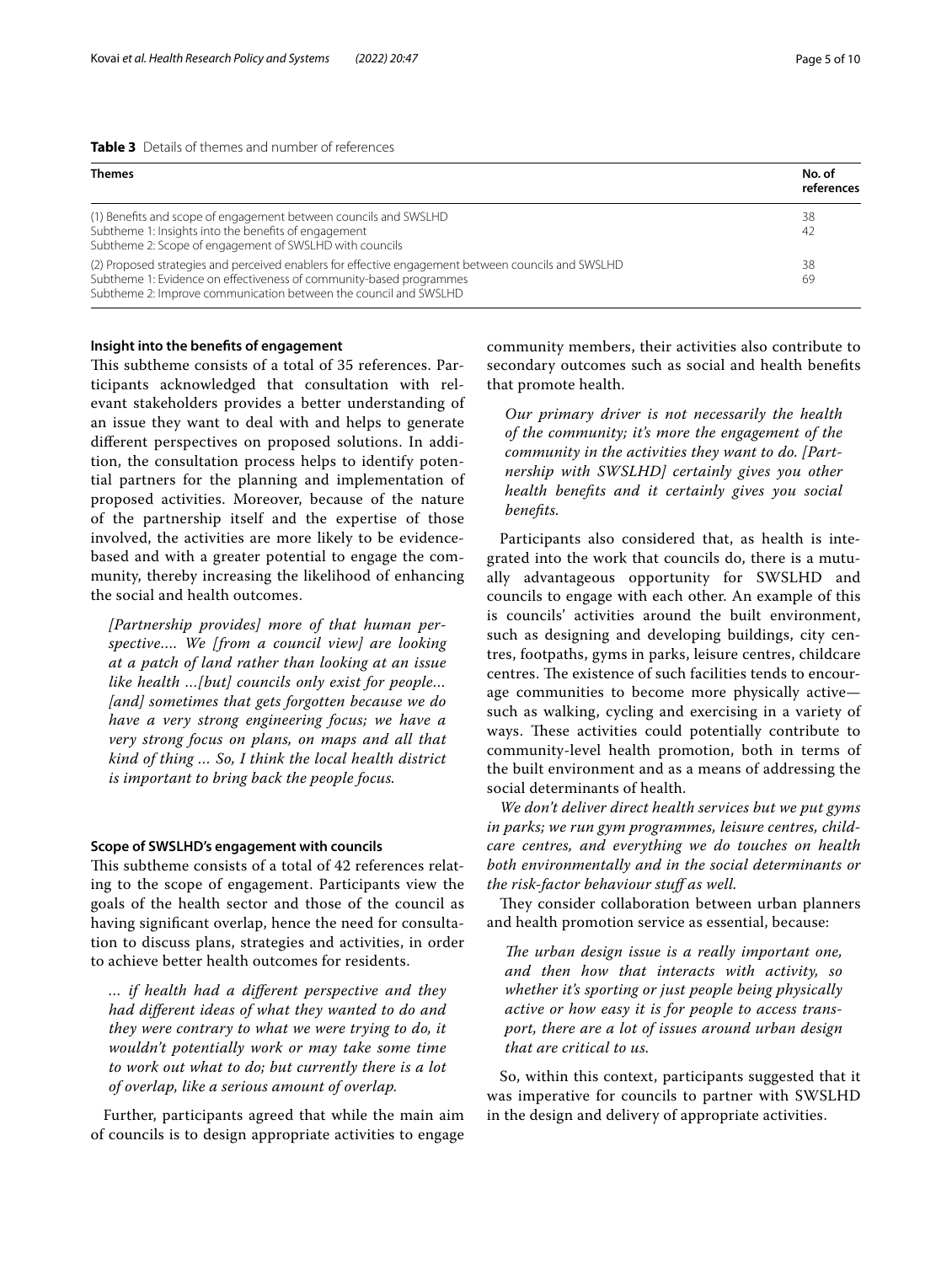# **Theme 2: Proposed strategies and perceived enablers for efective engagement**

This theme describes the council staff-perceived enablers that make possible an efective engagement between SWSLHD and councils. The required enablers discussed by participants included provision of evidence-based information on efectiveness of community based programmes, improvement in community engagement and efective communication between SWSLHD and councils. Equally important to the success of the planning process is the timing of the engagement with SWSLHD (and other relevant stakeholders).

# **Evidence on efectiveness of community-based programmes**

This subtheme consists of 38 references and presents the expectation of councils with respect to partnership with SWSLHD. Participants agreed that there was a dearth of evidence on various aspects of planning for community-based programmes and their health benefts, a gap which it is hoped the SWSLHD can help to fll. Councils have limited access to local data on efectiveness of smoking cessation programmes, the relationship between increased access to healthy food and physical environment and health outcomes, and access to well-being programmes that reduce risks from consumption of alcohol, gambling practices, and so on. Therefore, before they can deliver appropriate programmes, councils need clear and succinct evidence-based information about the local community, as emphasized by one participant:

*They (SWSLHD) need to do more research so we can do evidence-based planning, because, at the moment, we get very little local data. There is some. You can get some hospital data but we don't get locally applicable data on smoking interventions [rates], data around increased access and engagement opportunities that increase physical activity; food environment and its association with improved consumption of fruits and vegetables and health outcomes. The current state or national data is not enough to help with our planning cycles.*

Participants noted that evidence-based information would also help the council to support its decisions in the situation of competing interests. For example, as one participant explained:

*One thing health could do would be to give us evidence on the social impact of gambling practices so that we can stand up. Councils approve applications for gambling [licenses] because we don't have data to make decisions to stop them. Often, our hands are*  *tied by the rules set by the state government.*

# **Evidence on efectiveness of community engagement programmes**

Participants also identifed social engagement as an important area of work which requires evidence-based information if it is to be boosted, thereby increasing utilization of such things as sports programmes and recreation facilities. This relies on assistance from SWSLHD, as mentioned:

*Social engagement is the biggest problem, whether it be in sport, recreation or whatever, especially in some areas of local health district. So, helping us engage with the community and giving us more access to evidence are probably the two areas in most need of attention.*

## **Improve communication between the council and SWSLHD**

This subtheme consists of a total of 69 references from participants. The theme presents findings on how to improve communication between councils and SWSLHD, particularly as it relates to proactive cooperation with councils' planning departments and developing stronger relationships overall.

#### *Proactive liaising with council's department of planning***:**

Rather than waiting to provide input during the public notifcation and submission invitation periods, SWSLHD can proactively communicate with relevant council staf whenever they have cause, especially in the early stages of planning. Such involvement of relevant stakeholders is not only critical; it is also highly mutually benefcial.

*Where I see a space for you guys is, and that is from the submission perspective, which is one thing, but where I see a space is in terms of providing the evidence base early, so that, rather than waiting for submissions to be called, be proactive and think about the needs of a community. Tat means looking at our community strategic plan, and then looking at diferent actions associated with that and maybe providing the evidence and research that could help make a real diference on the ground.*

Hence, the SWSLHD needs to liaise with council planning departments, which may open even broader and deeper channels of engagement and connection with councils. Attending monthly council meetings including regional-level planning meetings; for example, meetings of the Western Sydney Regional Organisation of Councils could be another step towards understanding the nature of the work of councils, their requirements and how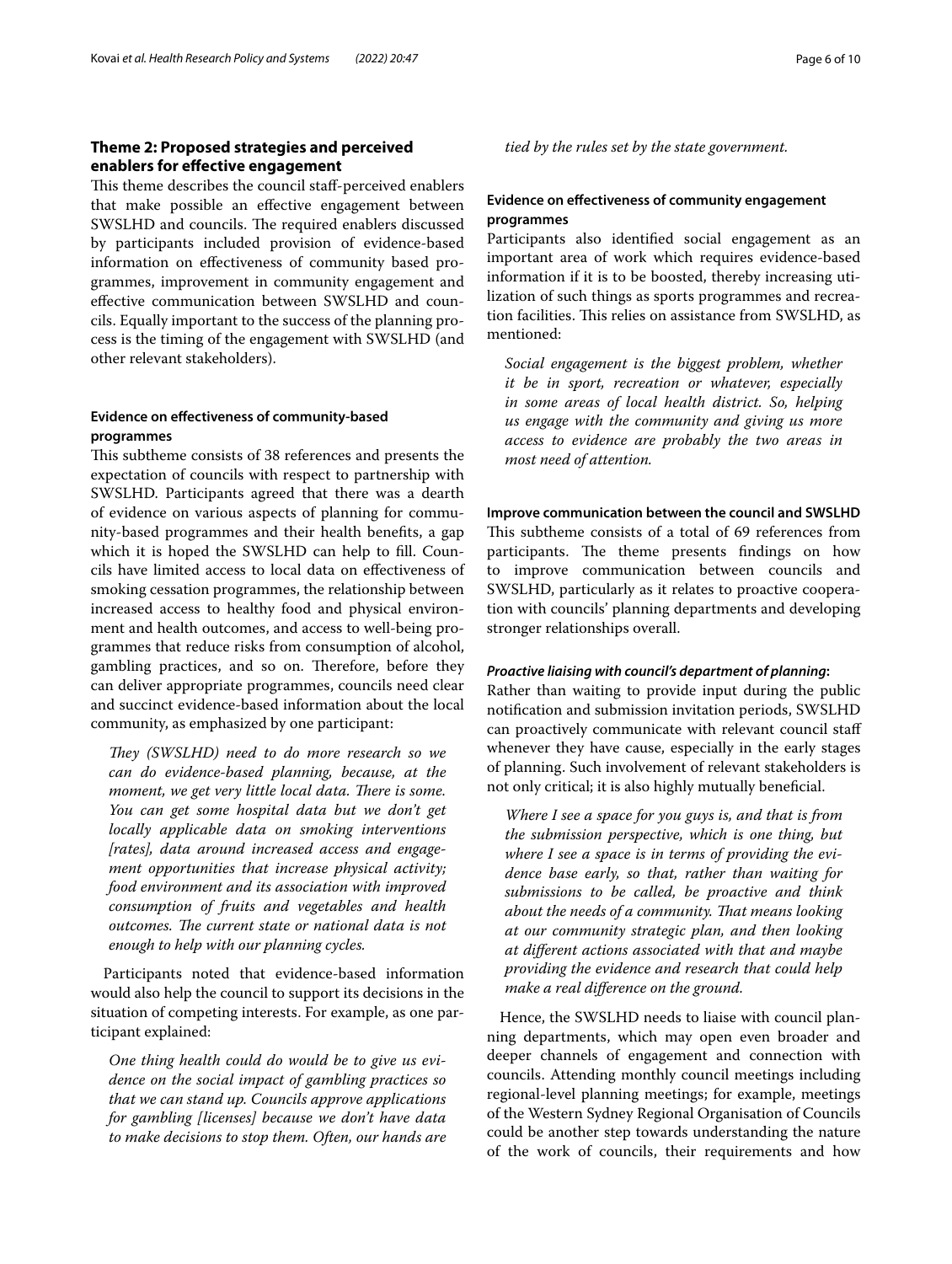stakeholders can be part of the engagement process. Participants also suggested that, in addition to senior staf, the attendance and participation of lower- and middlelevel staff at such meetings might also be useful.

As mentioned earlier, proactive engagement, apart from formal meetings, is critical to establishing an efective collaborative relationship, particularly one with a view to promoting community health:

*You need to have formal and informal meetings and you need it at an executive level or managerial level, but you also need it between.*

Participants indicated that in some situations, additional individual meetings with partners are organized to clarify issues of concern (emerging from initial consultations) to build consensus and working relationship. From time to time other options may also arise:

*There are often crossovers between, say, yourself and a diferent agency, or an issue someone else has that is going to impede being able to deliver what you want. So, we have that discussion and, later on, it's often resolved through an individual meeting, and it's easier to organize a meeting with one other than with 15 agencies.*

In summary, participants viewed that the feedback from stakeholders is assessed in terms of the value they, as partners, can add to the proposed plans or activities and whether they ft into the available resources. Needless to say, the feedback must be precise and evidence-based:

*I suppose the relevance, whether or not the concerns are being addressed, and whether it ofers an objection or provides support, which is the key. We also have to look at how it fts with our policy decisionmaking to see whether there are synergies there.*

For SWSLHD to make a meaningful input, one participant advised specificity:

*So, if you are providing feedback on a review of a local environment plan for example, and I suppose we would beneft from evidence-based research, we would prefer less broad statements.*

#### **Stronger relationship**

Participants acknowledged that both councils and SWSLHD need to work on building and maintaining stronger relationships to achieve efective outcomes from the formal consultation process. In this context, they urged having a contact person(s) in the SWSLHD who could be regularly engaged with councils, as well as easily

contactable for information and updates, bypassing time consumption by bureaucratic processes:

*Probably the best way to do it would be to give us*   $a$  contact officer within the department, someone *we could go to and seek advice from the relevant authority, and someone who engages with us regularly.*

# **Discussion**

This study investigated opportunities for SWSLHD to engage with councils within its jurisdiction and identifed approaches for more effective collaboration. The three main approaches discussed were as follows: providing local governments with evidence-based data to address issues of mutual concern that arise during the consultation process; integrating the goals of the SWSLHD with those of councils; and regular ongoing and proactive communication between SWSLHD and councils.

# *Providing evidence‑based local‑level data***:**

The findings suggest that councils' demand for evidencebased information on their communities has been largely unmet, a fnding echoed in other studies [\[29](#page-9-9), [30](#page-9-10)]. Our results concurred with those of recent research [\[3](#page-8-2)] which found a relative scarcity of good-quality evidence on the association between the provision of healthier and afordable food in diverse settings (e.g. supermarkets, schools, workplaces) and improved consumption of fruits and vegetables, or improved physical activity by establishing its correlation with increased access and engagement opportunities (e.g. increase infrastructure for walking and cycling).

Whereas national- or state-level data are available, there is a dearth of high-quality, local-government-level data that could be used to enable strategic decision-making, particularly in situations of competing budget priorities. For example, a recent systematic review by Bird et al. [\[3](#page-8-2)] identifed a wealth of national- and global-level evidence on the association between improved food and physical environment and improved health outcomes (e.g. improved diet behaviours and weight-related outcomes). Such evidence, however, still needs to be tested on local populations and translated to the local government level as echoed in this study and a recent study [\[29](#page-9-9)].

One important implication of this study is in making the connection between upstream and downstream determinants of health. Research on the social determinants of health has advocated for more practical information on cross-sectoral policy decision-making processes, efective interventions and the impact of social determinants of health [[11\]](#page-8-10). Furthermore, the available evidence base on the social determinants of health has been largely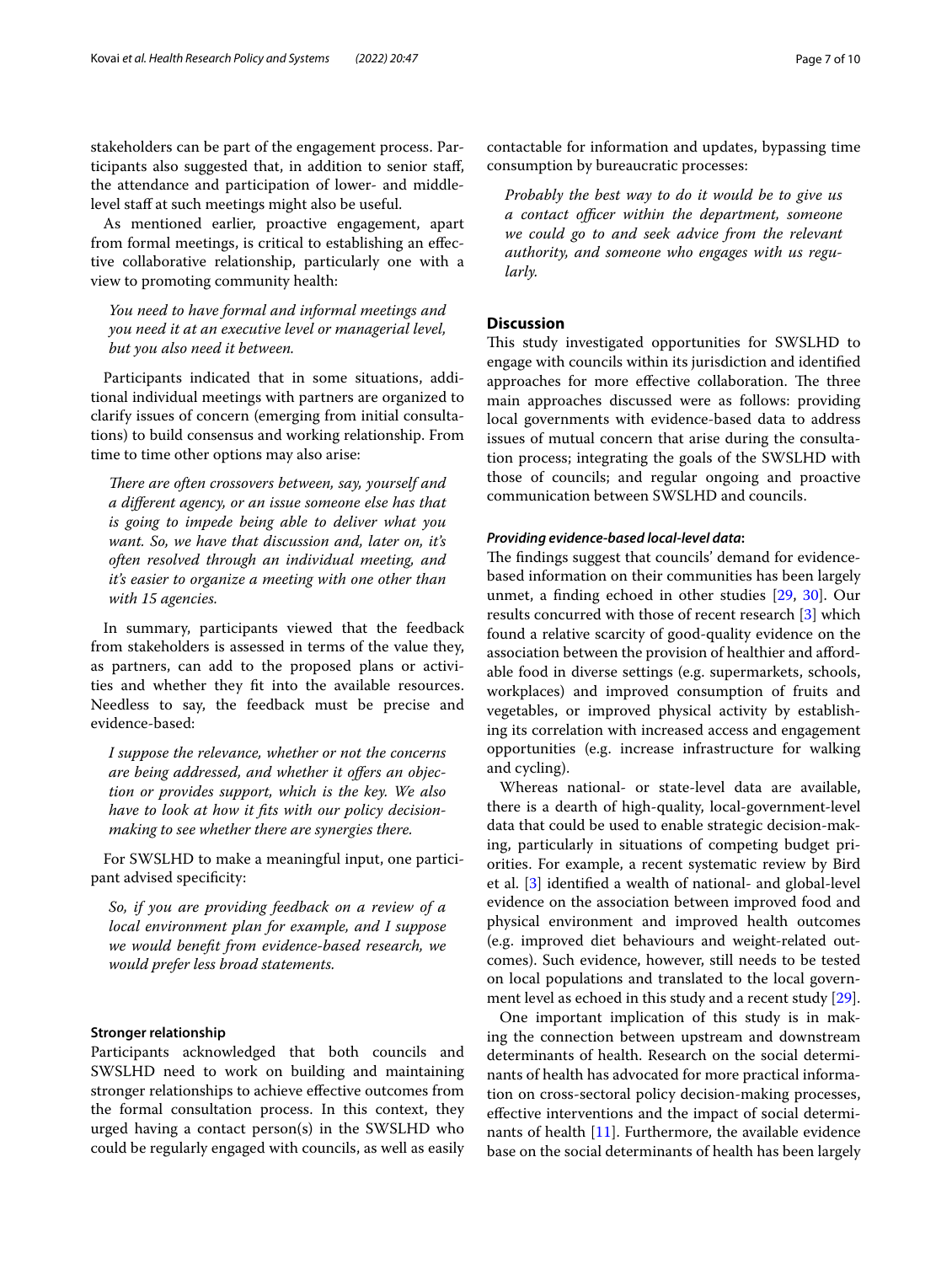oriented towards downstream factors (behavioural interventions such as establishing parks and cycle paths and the associated impact on health outcomes)  $[19]$  $[19]$  $[19]$ . There is not only a lack of evidence for the efectiveness of interventions aimed at addressing upstream determinants of health; there are also challenges in applying evidence to understand what works for public health [\[31](#page-9-11), [32\]](#page-9-12). Since local government impacts the structural social determinants of health through services and contribution to the creation of a healthy environment, it is critical that councils are provided with evidence of the efectiveness of such initiatives  $[31]$  $[31]$ . Therefore, within this context, this study strongly recommends that local health districts and councils collaborate to establish a local evidence base to demonstrate what works in interventions that address upstream determinants of health.

The study confirms the importance of providing locally relevant public health data to help address issues of mutual concern that arise during the consultation process. For example, high-quality evidence on how to improve community engagement of built physical environmental facilities (such as sports facilities and parks) would not only support councils in making complex, policy-focused decisions, but would also contribute to better engagement with council services. Hence, in consensus with other studies [[29,](#page-9-9) [30\]](#page-9-10), our fndings advocate for local health districts to provide locally relevant health evidence to support planning and funding decisions of local governments.

## **Integrating the goals of the SWSLHD with those of councils**

The study found that coordination of relevant organizational-level policies and programmes between the SWSLHD and councils is vital for appropriate design and delivery of food and physical environmental plans and programmes of mutual concern. This notion has been found in previous studies, for example, in the evaluation of the Make Healthy Normal, an obesity prevention mass media campaign of the NSW government [[33\]](#page-9-13), and evaluation of the Healthy Eating Active Living programme of the Victorian Government through council-operated sports and recreation facilities [\[34](#page-9-14)]. Indeed, the number and variety of council partnerships with organizations representing education, transport, police and health is such that, where possible, the timely and effective leadership provided by local councils is critical towards achieving common goals.

## **Regular ongoing and proactive communication**

The study further found that maintaining an effective relationship between councils, SWSLHD and relevant other stakeholders from the inception of a project increased the likelihood of a successful preventive health effort. The results, consistent with the "five conditions of collective impact" proposed by Preskill et al. [\[35](#page-9-15)], highlight the (unmet) need for proactive and ongoing communication between the SWSLHD and councils. Such communication is crucial for multiple reasons: to understand a shared vision for change, to clarify issues of mutual concern, to collect evidence-based data refecting the needs of councils, and to build consensus, maintain sustainable relationships and achieve collective impact.

In short, the study fndings demonstrated that consultation with planning departments and participation in formal and informal periodic meetings with all levels of management is crucial and essential for understanding the nature of how councils operate and, importantly, how local health departments can be part of the engagement process. This is consistent with the recommendations of other studies, which suggested that local government is an underutilized resource in effective and efficient population health planning [[12](#page-8-18), [17](#page-8-15), [30](#page-9-10), [36](#page-9-16)]. Furthermore, federal government policies and guidelines typically fail to provide clear recognition of the value of collaboration with non-health sectors and instructions on how best to engage with local government [[12](#page-8-18)]. Our study results confrmed that establishing an ongoing relationship between key managers and leaders of the local health district and their council counterparts is the most appropriate way to address communication gaps and increase the potential for efective collaboration. In this way, councils also gain a better understanding of the nature and scope of the local health district's population health programmes [\[29\]](#page-9-9).

The roles of local government in the promotion of public health across Australia are by and large similar [[10\]](#page-8-9), with the recognition that they have the potential to infuence the social determinants of health and improve health equity gaps  $[12, 14, 15]$  $[12, 14, 15]$  $[12, 14, 15]$  $[12, 14, 15]$  $[12, 14, 15]$  $[12, 14, 15]$ . The concerns raised in this study about the need for practical information on efective interventions that impact on social determinants of health echo the fndings from studies that were conducted in other local government settings in Victoria, South Australia and NSW [[11,](#page-8-10) [12](#page-8-18)]. Hence, the fndings from this study involving the staff of five of the seven councils in South Western Sydney could be generalized to other local government settings in NSW as well as other states of Australia.

The fact that data were collected from a single source, and not triangulated using other sources (e.g. consultations with political and other community-based stakeholders), is a major limitation of this study (although relevant policy papers were reviewed). On a more positive note, however, the fndings were based on information gathered from local council staff working in areas directly related to policy, local environmental and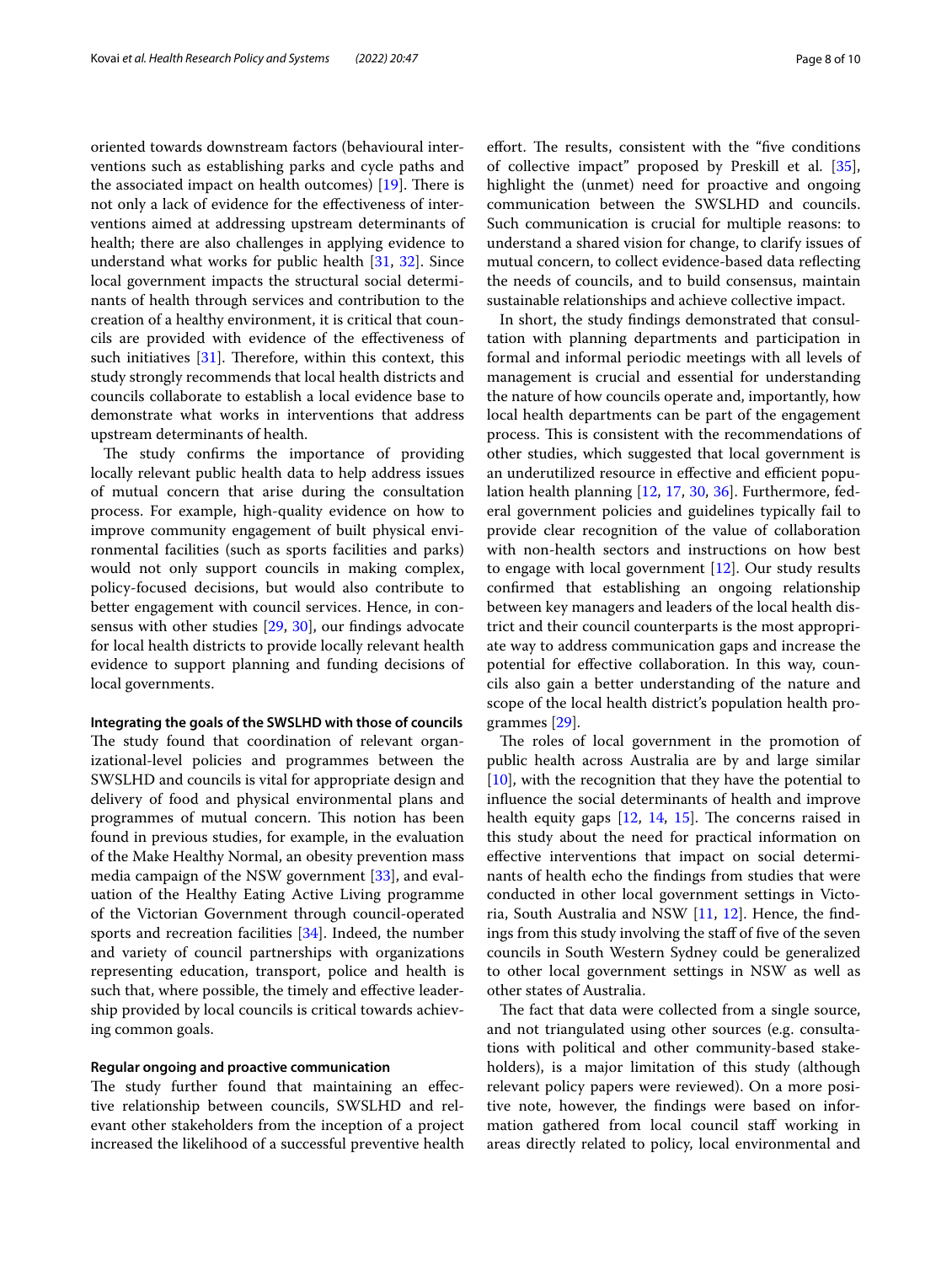community development. Another strength of the study is that perspectives were gathered from five of the seven councils.

In conclusion, this study found that there is a need to align the goals of local health districts with those of councils, a need to provide public health evidence with local applicability, particularly in the planning and consultation phase for issues of mutual concern. Additionally, proactive and ongoing consultations between local health districts and councils are recommended as a means of enabling efective engagement, and coordinated and sustained actions. Local health districts need to respond to these concerns regarding the need for more practical information on efective interventions and cross-sectoral decision-making processes while engaging with local government and other stakeholders.

#### **Acknowledgements**

The authors thank all the general managers and staff of councils who participated in this study. The authors also thank Ms Punitha Arjunan for her initial revisions of the paper. The authors also thank the all the co-investigators of the project who contributed to develop the study protocol and obtain ethics approval. The authors acknowledge the support provided by Population Health, SWSLHD in conducting the study and writing the manuscript.

#### **Author contributions**

VK was responsible for the overall design of the manuscript. VK wrote the manuscript; VK, ZM, BJ and FF contributed to critical review and approval of the fnal version. ZM and BJ were responsible for obtaining ethics committee approval. ZM was responsible for recruiting study participants, conducting interviews and data recording. VK was responsible for the data management and analysis. All author read and approved the fnal manuscript.

#### **Funding**

This research was supported by Population Health, SWSLHD.

#### **Availability of data and materials**

The qualitative data set which is stored in NVivo can be provided upon request.

#### **Declarations**

#### **Ethics approval and consent to participate**

This study was approved by the Human Research Ethics Committee of South Western Sydney Local health district (HE 16/069 LNR).

## **Consent for publication**

The authors of this paper provide consent for publication of this paper in this journal.

## **Competing interests**

All authors declare: no support from any organization for the submitted work; no fnancial relationships with any organizations that might have an interest in the submitted work in the previous 3 years; no other relationships or activities that could appear to have infuenced the submitted work.

#### **Author details**

<sup>1</sup> Population Health-Health Promotion Service, South Western Sydney Local Health District, Waranara Building, Eastern Campus, Liverpool Hospital, Liverpool BC, NSW 1871, Australia. <sup>2</sup> School of Social Sciences, Faculty of Arts, Architecture and Design, The University of New South Wales, Kensington, NSW 2052, Australia. <sup>3</sup> Population Health Intelligence, Health People and Places Unit, South Western Sydney Local Health District Locked, Bag 7279, Liverpool, NSW 1871, Australia.

Received: 21 September 2021 Accepted: 2 April 2022 Published online: 28 April 2022

#### **References**

- <span id="page-8-0"></span>1. World Health Organization. It's time to build a fairer, healthier world for everyone, everywhere. Health equity and its determinants. 2021.
- <span id="page-8-1"></span>2. Marmot M, Friel S, Bell R, Houweling TA, Taylor S. Closing the gap in a generation: health equity through action on the social determinants of health. Lancet (London, England). 2008;372(9650):1661–9.
- <span id="page-8-2"></span>3. Bird EL, Ige JO, Pilkington P, Pinto A, Petrokofsky C, Burgess-Allen J. Built and natural environment planning principles for promoting health: an umbrella review. BMC Public Health. 2018;18(1):930.
- <span id="page-8-3"></span>4. McCormack GR, Shiell A. In search of causality: a systematic review of the relationship between the built environment and physical activity among adults. Int J Behav Nutr Phys Act. 2011;8:125.
- <span id="page-8-4"></span>5. Gomez LF, Sarmiento R, Ordoñez MF, Pardo CF, de Sá TH, Mallarino CH, et al. Urban environment interventions linked to the promotion of physical activity: a mixed methods study applied to the urban context of Latin America. Soc Sci Med. 1982;2015(131):18–30.
- <span id="page-8-5"></span>6. Gascon M, Triguero-Mas M, Martínez D, Dadvand P, Rojas-Rueda D, Plasència A, et al. Residential green spaces and mortality: a systematic review. Environ Int. 2016;86:60–7.
- <span id="page-8-6"></span>7. Yen IH, Michael YL, Perdue L. Neighborhood environment in studies of health of older adults: a systematic review. Am J Prev Med. 2009;37(5):455–63.
- <span id="page-8-7"></span>8. D'Haese S, Vanwolleghem G, Hinckson E, De Bourdeaudhuij I, Deforche B, Van Dyck D, et al. Cross-continental comparison of the association between the physical environment and active transportation in children: a systematic review. Int J Behav Nutr Phys Act. 2015;12:145.
- <span id="page-8-8"></span>9. Gibson M, Petticrew M, Bambra C, Sowden AJ, Wright KE, Whitehead M. Housing and health inequalities: a synthesis of systematic reviews of interventions aimed at diferent pathways linking housing and health. Health Place. 2011;17(1):175–84.
- <span id="page-8-9"></span>10. Parliament of New South Wales Government A. The Roles and Responsibilities of Federal, State and Local Governments. [https://www.parliament.](https://www.parliament.nsw.gov.au/about/pages/the-roles-and-responsibilities-of-federal-state-a.aspx) [nsw.gov.au/about/pages/the-roles-and-responsibilities-of-federal-state-a.](https://www.parliament.nsw.gov.au/about/pages/the-roles-and-responsibilities-of-federal-state-a.aspx) [aspx](https://www.parliament.nsw.gov.au/about/pages/the-roles-and-responsibilities-of-federal-state-a.aspx). 2021. Accessed 13 May 21.
- <span id="page-8-10"></span>11. Lawless A, Lane A, Lewis FA, Baum F, Harris P. Social determinants of health and local government: understanding and uptake of ideas in two Australian states. Aust N Z J Public Health. 2017;41(2):204–9.
- <span id="page-8-18"></span>12. Javanparast S, Baum F, Freeman T, Ziersch A, Henderson J, Mackean T. Collaborative population health planning between Australian primary health care organisations and local government: lost opportunity. Aust N Z J Public Health. 2019;43(1):68–74.
- <span id="page-8-11"></span>13. Jolley G, Barton E. Local government capacity to deliver health promotion initiatives: a case study. Health Prom J Austr. 2015;26(2):159–60.
- <span id="page-8-12"></span>14. World Health Organization Regional Office for Europe. Addressing the Social Determinants of Health: The Urban Dimension and the Role of Local Government. Liège (BEL): WHO Regional Office for Europe; 2011.
- <span id="page-8-13"></span>15. World Health Organization. Commission on Social Determinants of Health. Closing the Gap in A Generation: Health Equity Through Action on the Social Determinants of Health. Geneva (CHE): World Health Organization; 2008.
- <span id="page-8-14"></span>16. VIC Department of Human Services. Environments forHealth. Promoting Health and Wellbeing through Built, Social, Economic and Natural Environments. Municipal Public Health Planning Framework. Melbourne (AUST): State Government of Victoria; 2001. Accessed on 14.07.21: [https://](https://www2.health.vic.gov.au/about/publications/researchandreports/Environments-for-Health-Municipal-Public-Health-Planning-Framework) [www2.health.vic.gov.au/about/publications/researchandreports/Envir](https://www2.health.vic.gov.au/about/publications/researchandreports/Environments-for-Health-Municipal-Public-Health-Planning-Framework) [onments-for-Health-Municipal-Public-Health-Planning-Framework](https://www2.health.vic.gov.au/about/publications/researchandreports/Environments-for-Health-Municipal-Public-Health-Planning-Framework). 2001.
- <span id="page-8-15"></span>17. NSW Ministry of Health. Healthy Built Environment Checklist. A guide for considering health in development policies, plans and proposals. Sydney: NSW Department of Health. Accessed on 20 April 2021. [https://www.](https://www.health.nsw.gov.au/urbanhealth/Pages/healthy-built-enviro-check.aspx) [health.nsw.gov.au/urbanhealth/Pages/healthy-built-enviro-check.aspx](https://www.health.nsw.gov.au/urbanhealth/Pages/healthy-built-enviro-check.aspx). 2020.
- <span id="page-8-16"></span>18. Marmot M. The Marmot Review: Fair Society, Healthy Lives – Strategic Review of Health Inequalities in England post-2010. London: University College London; 2010.
- <span id="page-8-17"></span>19. Phillips G, Green J. Working for the public health: politics, localism and epistemologies of practice. Sociol Health Illn. 2015;37(4):491–505.